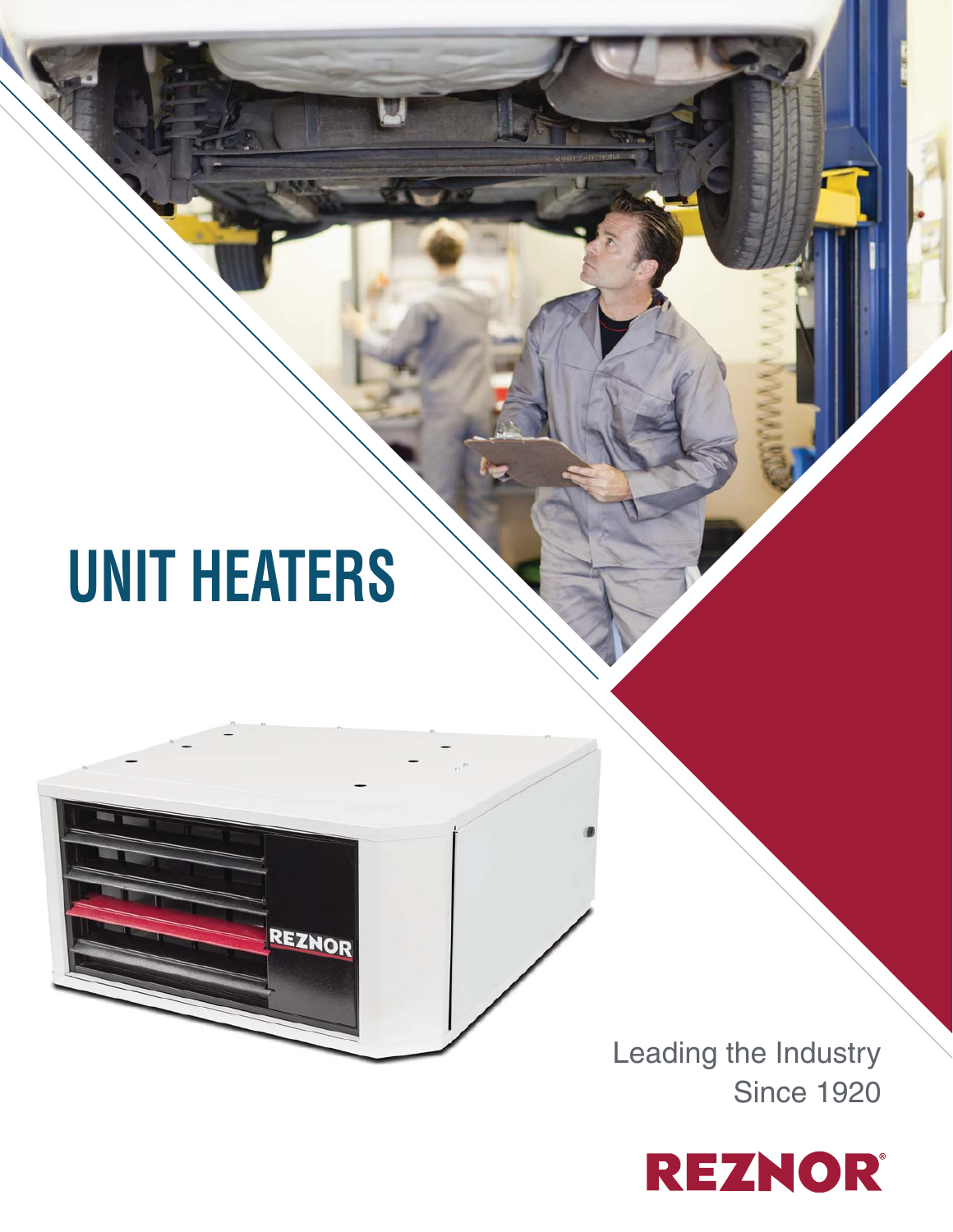When you choose Reznor®, you get more than a unit heater. You get a high-quality system built by the industry's best and backed by an outstanding warranty. For more than 100 years, we've brought our customers the latest innovations. We were the first to mount our units, first to offer high-efficiency models and first to offer separated combustion. Our latest innovation brings homeowners and business owners peace of mind while offering contractors a product that is safer to install and easier to service.

# **INSTALLATION & SERVICE**

- Single burner combustion system
- External terminal strip for 24-volt wiring
- External gas connection
- Compact design
- Hinged service door with quarter turn latch
- Door attached to the chassis to prevent door drops
- Optional integrated downturn nozzle and integrated vertical louvers

#### **MINIMIZE DOWNTIME**

- External status indicating LED blinks if there is a problem that needs service
- 7-segment display board shows fault code for quick and easy troubleshooting

# **ATTRACTIVE APPEARANCE**

- Two-tone black and white powder coat, scratch-resistant paint scheme
- Clean metal panels without any visible screws or fasteners
- Tooled rounded vertical corners (30-125 MBH) and edges
- Reznor embossed on bottom of premium models





| <b>Model</b>                | <b>UDX</b> | <b>UBX</b> | <b>UDZ</b> | <b>UBZ</b> | <b>UEZ</b> |
|-----------------------------|------------|------------|------------|------------|------------|
| Thermal Efficiency (%)      | 82-83      | 82-83      | 82-83      | 82-83      | 91-93      |
| Axial Propeller Fan         | ⋏          |            | X          |            | Х          |
| Ductable Blower             |            | X          |            | Χ          |            |
| Power Vented                | ⋏          | X          |            |            |            |
| <b>Separated Combustion</b> |            |            | X          | x          | X          |
| Heating Range (MBH)         | $30 - 400$ | $30 - 400$ | $30 - 400$ | $30 - 400$ | 130 - 310  |

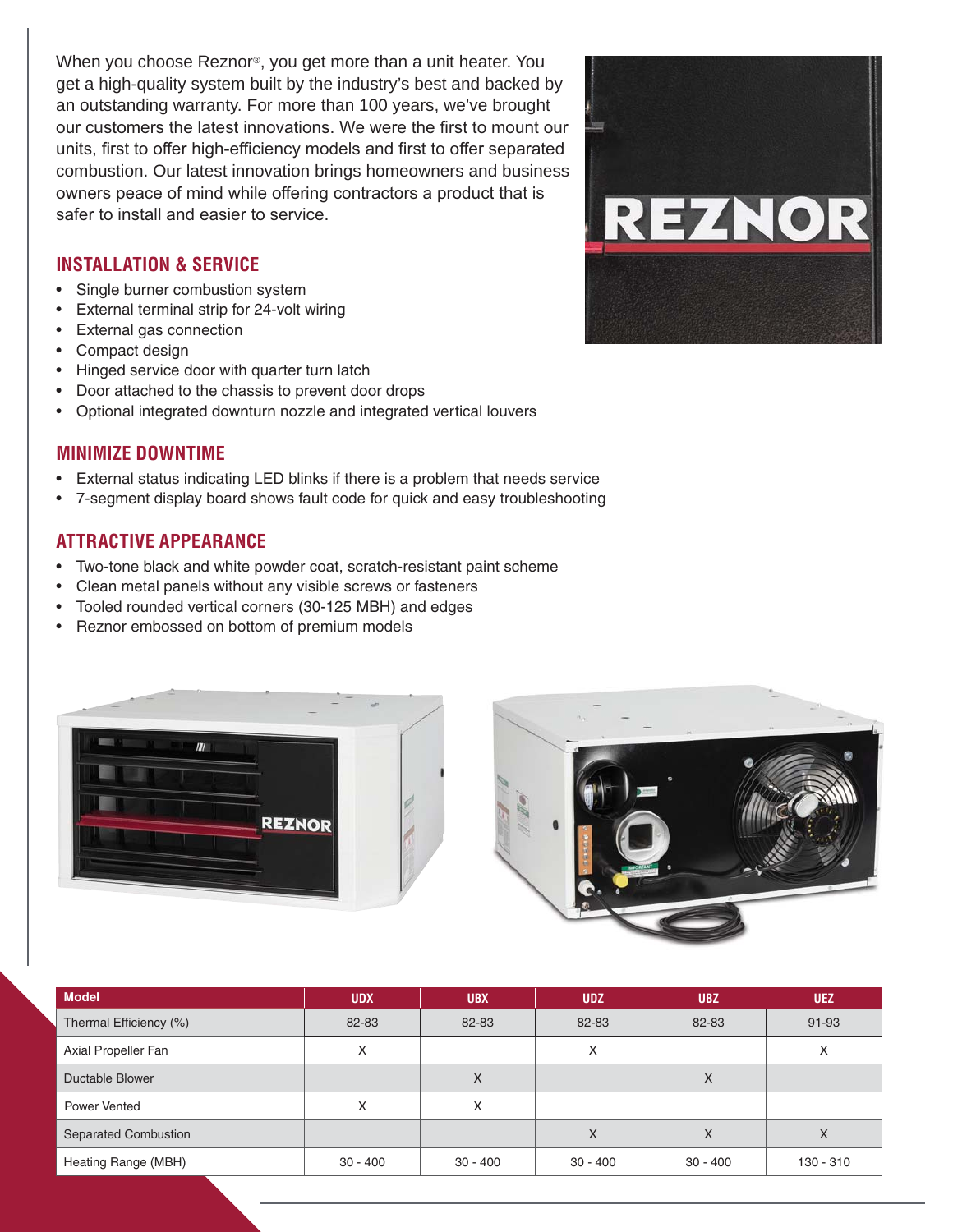# **INDUSTRY-LEADING LINEUP**

# **SEPARATED COMBUSTION**

Reznor® separated combustion systems use outside air for combustion to prevent dirt, lint, dust or other contaminants in the indoor atmosphere from being burned.

# **High-Efficiency UEZ**

- Up to 93% efficiency
- Tcore<sup>3®</sup> 409 stainless steel primary heat exchanger
- MacroChannel® design on the secondary heat exchanger for easier maintenance
- Sealed control compartment houses all electrical components
- Sleek design embossed with the Reznor logo

# **UDZ & UBZ**

- T $\text{CORE}^2$ <sup>®</sup> titanium stabilized aluminized steel heat exchanger
- Sealed control compartment houses all electrical components
- Vibration/noise isolated fan and venter motors designed for low noise operation
- UDZ sizes 30-400 certified for commercial/industrial applications
- UDZ sizes 30-125 approved for use in residential garages and workshops
- Sleek design embossed with the Reznor logo

# **UEZ Technical Data**

| <b>Size</b>                         |             | 130     | 180     | 260     | 310     |  |
|-------------------------------------|-------------|---------|---------|---------|---------|--|
| Input Heating Capacity              | <b>BTUH</b> | 131.000 | 175.000 | 260,000 | 305,000 |  |
| <b>Thermal Efficiency</b>           |             | 93%     | 91%     | 92%     | 91%     |  |
| Discharge Air Temperature Rise (°F) |             | 50      | 60      | 50      | 60      |  |

# **POWER VENTED**

# **UDX & UBX**

- TCORE<sup>2</sup> titanium stabilized aluminized steel heat exchanger
- Multi-try, direct spark ignition with time lockout
- Vibration/noise isolated fan and venter motors designed for low noise operation
- UDX sizes 30-400 certified for commercial/industrial heating applications
- UDX sizes 30-125 approved for use in residential garages and workshops

# **UDZ, UBZ, UDX, UBX TECHNICAL DATA**

| <b>Size</b>                                     |             | 30 <sub>1</sub> | 45     | 60     | 75     | 100     | 125     | 150     |
|-------------------------------------------------|-------------|-----------------|--------|--------|--------|---------|---------|---------|
| <b>Input Heating Capacity</b>                   | <b>BTUH</b> | 30,000          | 45,000 | 60,000 | 75,000 | 105,000 | 120,000 | 150,000 |
| <b>Thermal Efficiency</b>                       |             | 82%             | 83%    | 83%    | 83%    | 83%     | 83%     | 83%     |
| Discharge Air Temperature<br>Rise $(^{\circ}F)$ | UDX/UDZ     | 50              | 55     | 60     | 60     | 60      | 60      | 60      |
|                                                 | UBX/UBZ     | 75              | 75     | 75     | 75     | 75      | 75      | 75      |

| <b>Size</b>                                     |             | 175     | 200     | 225     | 250     | 300     | 350     | 400     |
|-------------------------------------------------|-------------|---------|---------|---------|---------|---------|---------|---------|
| <b>Input Heating Capacity</b>                   | <b>BTUH</b> | 175,000 | 200,000 | 225,000 | 250,000 | 300,000 | 350,000 | 400,000 |
| Thermal Efficiency (%)                          |             | 83      | 83      | 83      | 83      | 83      | 83      | 83      |
| Discharge Air Temperature<br>Rise $(^{\circ}F)$ | UDX/UDZ     | 60      | 60      | 60      | 60      | 60      | 60      | 60      |
|                                                 | UBX/UBZ     | 75      | 75      | 75      | 75      | 75      | 75      | 80      |

# **BRING ONE HOME**

Reznor unit heaters aren't only for industrial and commercial applications. They're also a great solution for home space heating needs. Our units include a transformer for 24-volt controls for easy hookup to a thermostat. Bring warmth and comfort to any garage or workshop with a unit that feels good and looks great too.